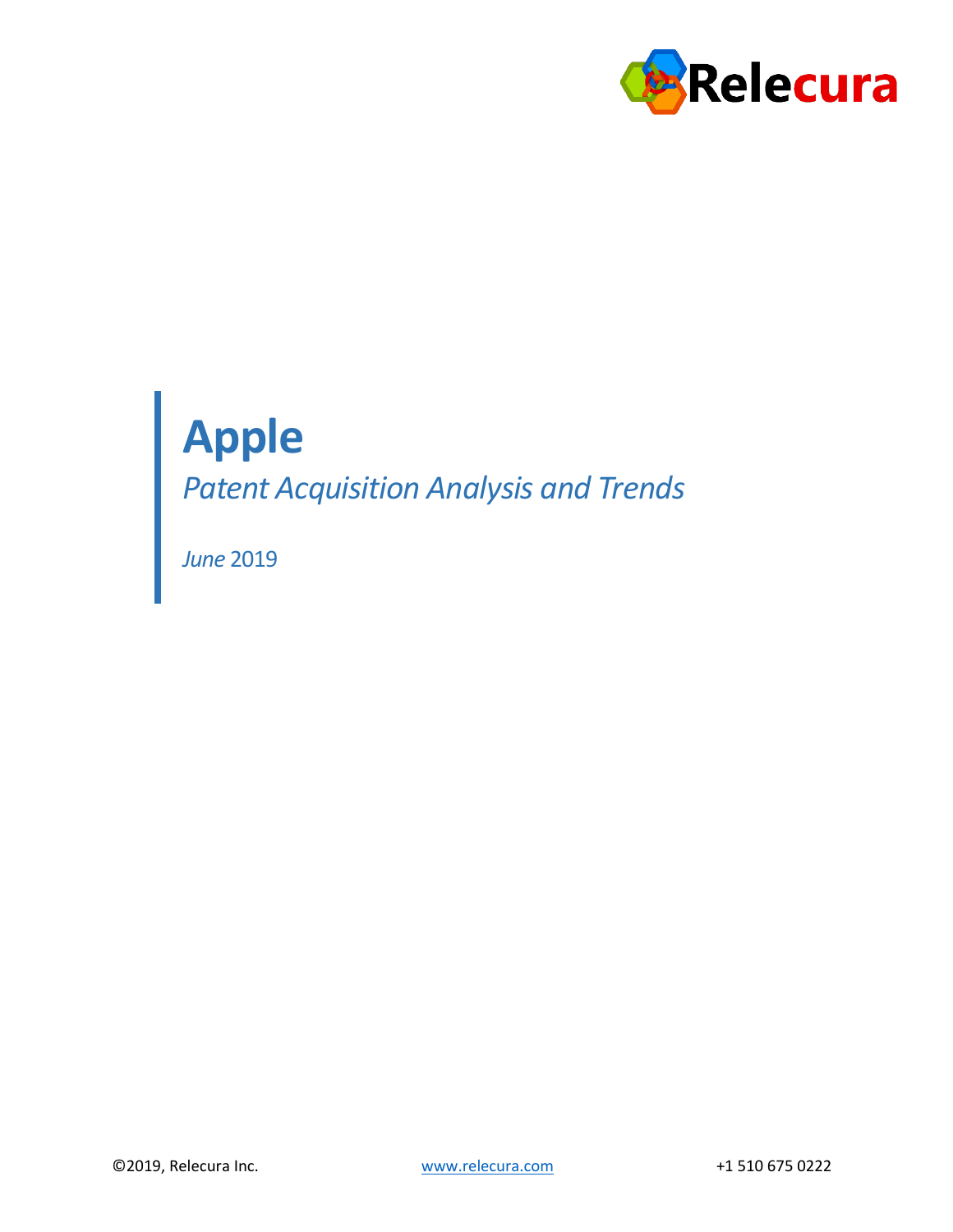

#### Introduction

For this report, we have analyzed the inorganic portion of Apple's portfolio, focusing on 9630 currently active patent applications that Apple has acquired via company acquisitions or asset purchases, out of a total of 46,192 active published applications it currently owns. Unless otherwise stated, the report displays numbers for published patent applications that are currently in force. The analytics are presented in the various charts and tables that follow. These include the following,

- 
- Publication Year Spread Organic Vs Acquired Portfolio Segments
- Key Geographies of Acquired Portfolio Segment
- Key Contributors to the Acquired Patents
- Apple Portfolio Summary Acquired Portfolio Segment Top CPC Codes
	- Select Key Patents in the Acquired Portfolio Segment
	- High Quality Acquired Patents Sub-technologies
	- Organic Vs Acquire Portfolio Segments Technology Distribution

#### Insights

- A little over 20% of Apple's patent portfolio comprises of acquired patent applications.
- Apple's acquired patent assets significantly enhance its coverage in the Asian jurisdictions of China, Korea and Japan.
- The average Relecura Star Rating of Apple's organic patent portfolio is 2.65 out of 5, which is better than the average Star Rating of the acquired patents (2.25 out of 5). Typically, a patent with a Relecura Star rating of 3 or more out of 5 is deemed to be one of high-quality.
- Apple's most significant acquisition in terms of total patent applications is from Nortel (836 active patent applications).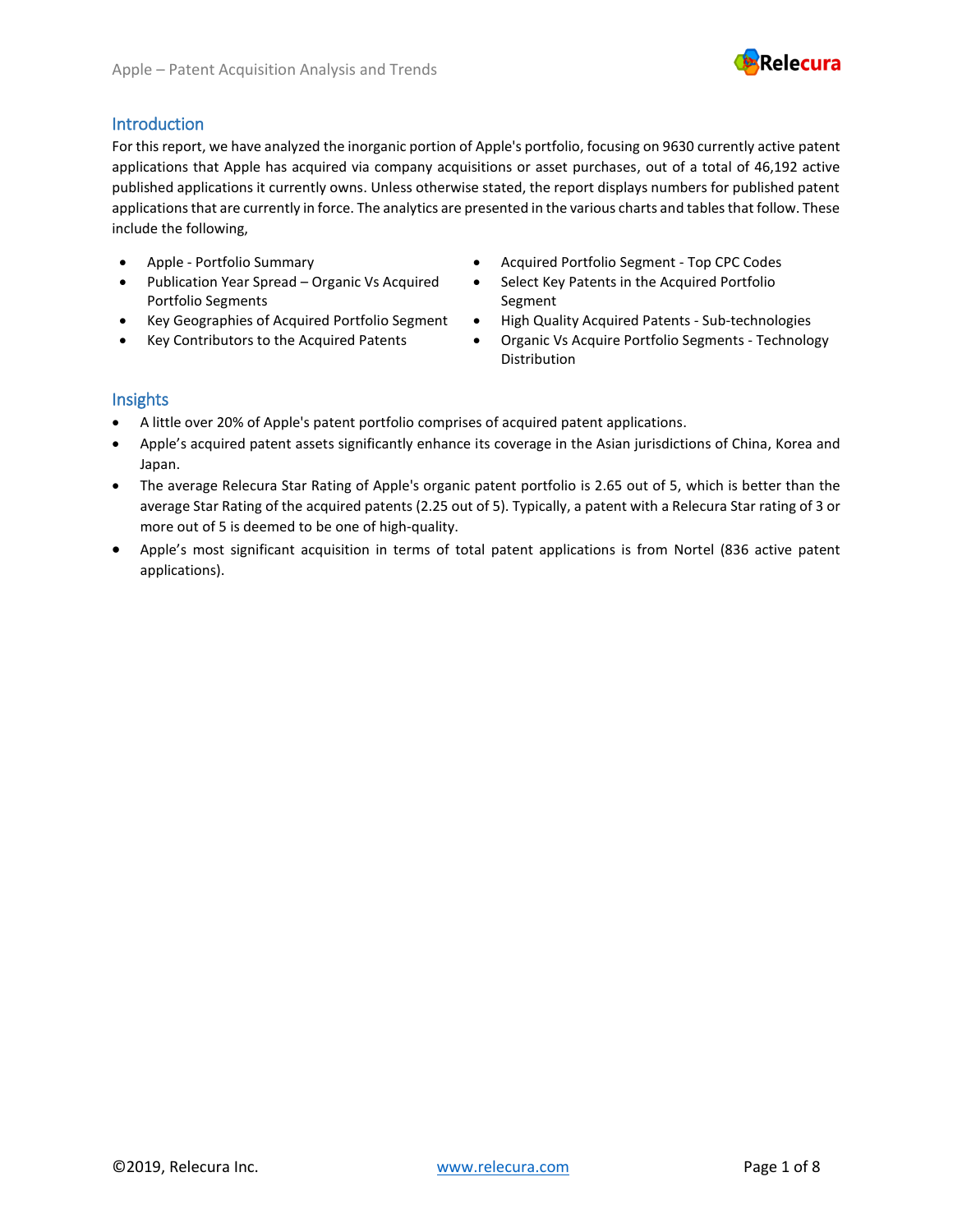

### Apple - Portfolio Summary

| <b>Apple Portfolio</b><br><b>Segments</b> | # Applications | <b>Key Jurisdictions</b>                                                      | <b>Average Star</b><br>Rating |  |
|-------------------------------------------|----------------|-------------------------------------------------------------------------------|-------------------------------|--|
| Overall<br>portfolio                      | 46192          | US (25361), CN (4822), EP (3811), KR (2366),<br>JP (2229)                     | 2.57                          |  |
| Organic<br>portfolio                      | 36718          | US (23207), EP (3323), CN (2724), AU (1736),<br>TW (1653), KR (301), JP (277) | 2.65                          |  |
| Acquired<br>portfolio                     | 9630           | US (2155), CN (2098), KR (2065), JP (1954)                                    | 2.25                          |  |

### Publication Year Spread – Organic Vs Acquired Portfolio Segments



### Key Geographies of Acquired Portfolio Segment

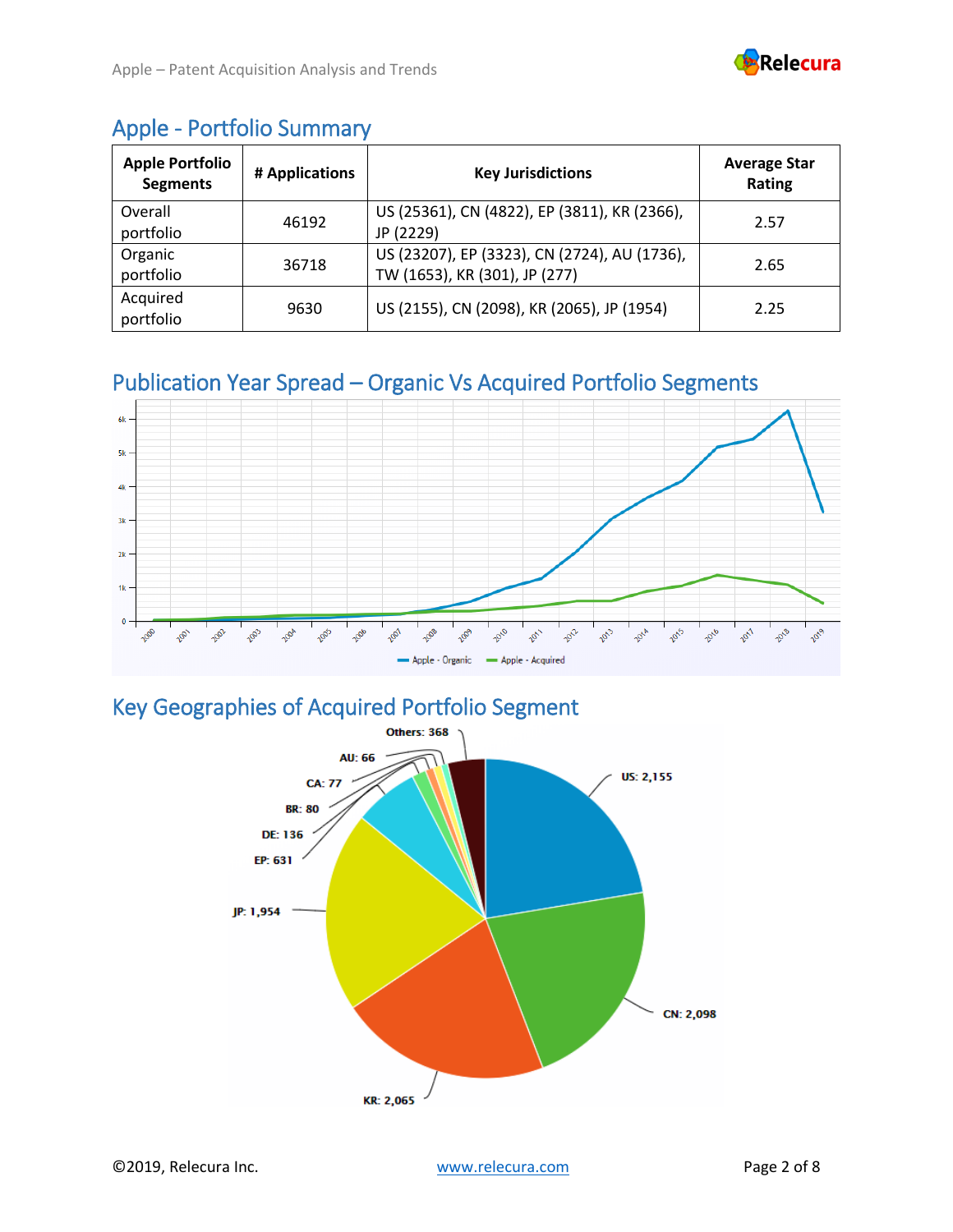

# Key Contributors to the Acquired Patents

| Key<br><b>Contributors</b>             | # Applications | <b>Transfer</b><br><b>Type</b> | <b>Technologies Transferred</b>                                                                                                                                                                   |
|----------------------------------------|----------------|--------------------------------|---------------------------------------------------------------------------------------------------------------------------------------------------------------------------------------------------|
| <b>NORTEL</b>                          | 836            | Asset<br>Purchase              | Data Transmission, Wireless Communication Networks,<br>Signal Transmission, Multiplex Communication,<br>Communication Switches & Relays, Telephonic<br>Communication, Electric Elements - Aerials |
| <b>KODAK</b>                           | 173            | Asset<br>Purchase              | Pictorial Communication, Image Data Processing,<br>Photography - Camera, Digital Data Processing, Data<br>Presentation                                                                            |
| <b>METAIO</b>                          | 153            | Company<br>Acquisition         | Image Data Processing, Digital Data Processing, Data<br>Presentation, Pictorial Communication                                                                                                     |
| <b>POWERBYPROXI</b>                    | 150            | Company<br>Acquisition         | Power Supply & Distribution Circuits, Electric Elements -<br>Magnetic Materials, Signal Transmission, Electric Power<br>Converters                                                                |
| <b>INVISAGE</b><br><b>TECHNOLOGIES</b> | 136            | Company<br>Acquisition         | Electric Elements - Semiconductor Devices, Pictorial<br>Communication, Greentech - Reduction & Transmission of<br>Greenhouse Gases, Nanostructure Applications                                    |
| SAFRAN                                 | 130            | Asset<br>Purchase              | Wireless Communication Networks, Communication<br>Switches & Relays, Telephonic Communication, Signal<br>Transmission, Data Transmission                                                          |
| <b>AUTHENTEC</b>                       | 98             | Company<br>Acquisition         | Data Presentation, Electric Elements - Semiconductor<br>Devices, Digital Data Processing                                                                                                          |
| LUXVUE<br><b>TECHNOLOGY</b>            | 98             | Company<br>Acquisition         | Electric Elements - Semiconductor Devices, Miscellaneous<br>Technologies, Mems Manufacturing, Layered Products                                                                                    |
| <b>CVON</b><br><b>INNOVATIONS</b>      | 95             | Asset<br>Purchase              | Data Transmission, Data Processing Systems, Wireless<br>Communication Networks, Telephonic Communication,<br>Digital Data Processing, Communication Switches &<br>Relays                          |
| <b>NEC</b>                             | 90             | Asset<br>Purchase              | Telephonic Communication, Wireless Communication<br>Networks, Communication Switches & Relays, Data<br>Transmission, Digital Data Processing                                                      |
| <b>ROCKSTAR</b><br>CONSORTIUM          | 90             | Asset<br>Purchase              | Wireless Communication Networks, Data Transmission,<br><b>Signal Transmission</b>                                                                                                                 |
| <b>BEATS</b><br><b>ELECTRONICS</b>     | 71             | Company<br>Acquisition         | Speakers, Microphones & Acoustic Transducers                                                                                                                                                      |
| <b>FREESCALE</b>                       | 67             | Asset<br>Purchase              | Signal Transmission, Data Transmission, Wireless<br>Communication Networks, Digital Data Processing                                                                                               |
| PRIMESENSE                             | 59             | Company<br>Acquisition         | Image Data Processing, Data Presentation, Measurement<br>- Length, Pictorial Communication, Optical Elements                                                                                      |
| <b>AKONIA</b><br><b>HOLOGRAPHICS</b>   | 55             | Company<br>Acquisition         | Optical Elements, Holography, Information Storage                                                                                                                                                 |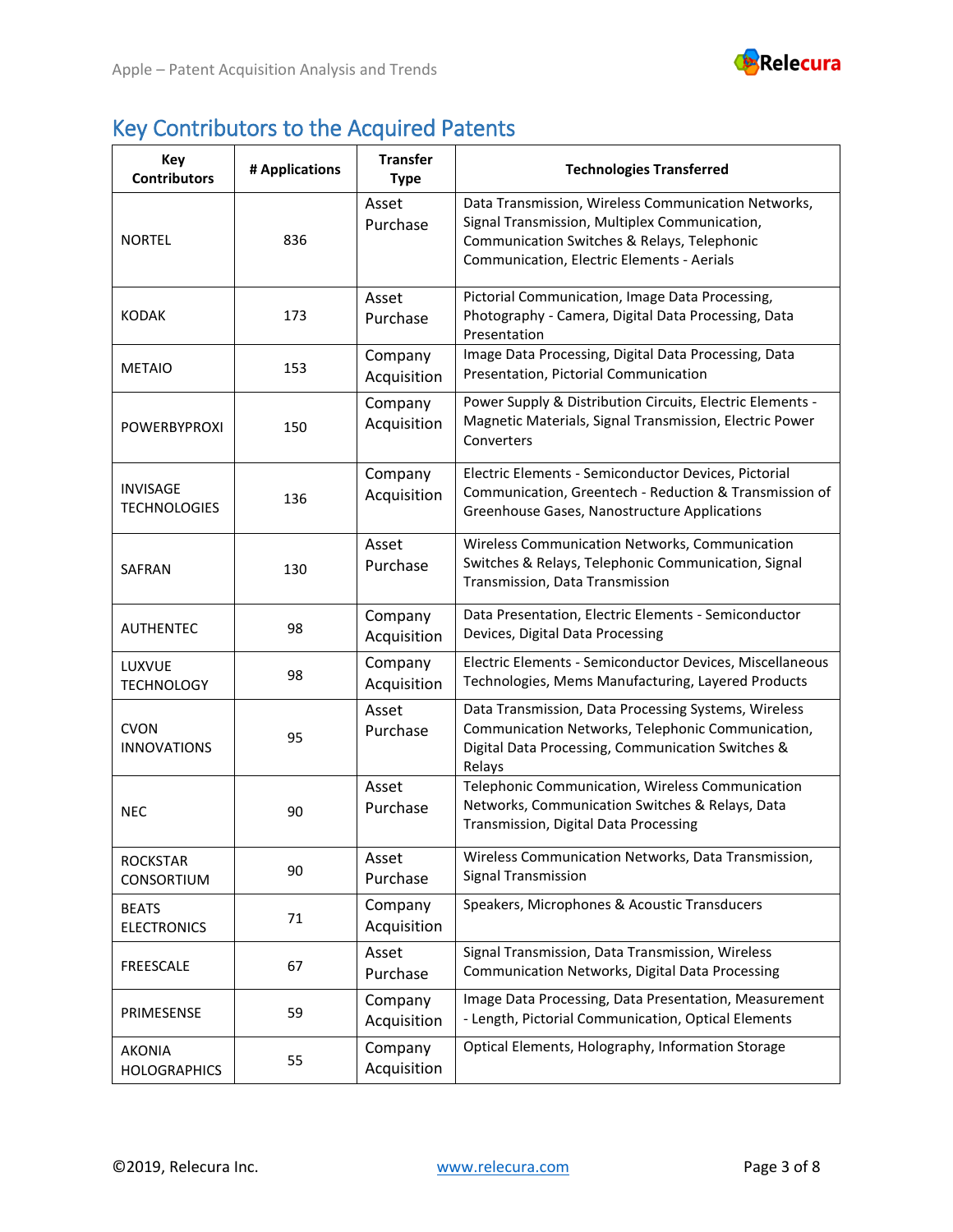

# Acquired Portfolio Segment - Top CPC Codes

| <b>CPC Code</b>    | <b>Description</b>                                                                                                                                                                                                                                                                        | # Applications |
|--------------------|-------------------------------------------------------------------------------------------------------------------------------------------------------------------------------------------------------------------------------------------------------------------------------------------|----------------|
| G06F 3/04883       | Digital interface arrangements >> for entering handwritten data,<br>e.g. gestures, text                                                                                                                                                                                                   | 482            |
| G06F 3/0488        | Digital interface arrangements >> using a touch-screen or digitiser,<br>e.g. input of commands through traced gestures                                                                                                                                                                    | 427            |
| G06F 3/044         | Digital interface arrangements >> by capacitive means                                                                                                                                                                                                                                     | 362            |
| G06F 3/0482        | Digital interface arrangements >> interaction with lists of<br>selectable items, e.g. menus                                                                                                                                                                                               | 311            |
| G06F 3/0416        | Digital interface arrangements >> Control and interface<br>arrangements for touch screen                                                                                                                                                                                                  | 288            |
| G06F 3/0412        | Digital interface arrangements >> Integrated displays and digitisers                                                                                                                                                                                                                      | 269            |
| G06F 3/04842       | Digital interface arrangements >> Selection of a displayed object                                                                                                                                                                                                                         | 230            |
| G06F 3/04886       | Digital interface arrangements >> by partitioning the screen or<br>tablet into independently controllable areas, e.g. virtual<br>keyboards, menus                                                                                                                                         | 225            |
| H04W 88/06         | Wireless network devices >> adapted for operation in multiple<br>networks ; or having at least two operational modes                                                                                                                                                                      | 219            |
| G06F 3/0485        | Digital interface arrangements >> Scrolling or panning                                                                                                                                                                                                                                    | 218            |
| G06F1/1626         | Other data processing equipment >> with a single-body enclosure<br>integrating a flat display, e.g. Personal Digital Assistants [PDAs]                                                                                                                                                    | 205            |
| G06F 3/04817       | Digital interface arrangements >> using icons                                                                                                                                                                                                                                             | 203            |
| H01Q 1/243         | Aerial structural details >> with built-in antennas                                                                                                                                                                                                                                       | 189            |
| G06F<br>2203/04808 | Digital interface arrangements >> Several contacts: gestures<br>triggering a specific function, e.g. scrolling, zooming, right-click,<br>when the user establishes several contacts with the surface<br>simultaneously; e.g. using several fingers or a combination of<br>fingers and pen | 178            |
| H02J 7/025         | Charging, depolarising batteries and supplying loads from batteries<br>>> using non-contact coupling, e.g. inductive, capacitive                                                                                                                                                          | 165            |
| G06F 3/0481        | Digital interface arrangements >> based on specific properties of<br>the displayed interaction object or a metaphor-based<br>environment, e.g. interaction with desktop elements like windows<br>or icons, or assisted by a cursor's changing behaviour or<br>appearance                  | 164            |
| H02J 50/12         | Circuit arrangements or systems for wireless supply or distribution<br>of electric power >> of the resonant type                                                                                                                                                                          | 158            |
| G06F 3/041         | Digital interface arrangements >> Digitisers, e.g. for touch screens<br>or touch pads, characterised by the transducing means                                                                                                                                                             | 156            |
| G06F 3/017         | Digital interface arrangements >> Gesture based interaction, e.g.<br>based on a set of recognized hand gestures                                                                                                                                                                           | 155            |
| Y02D 70/142        | Techniques for reducing energy consumption in wireless<br>communication networks >> in Wireless Local Area Networks<br>[WLAN]                                                                                                                                                             | 153            |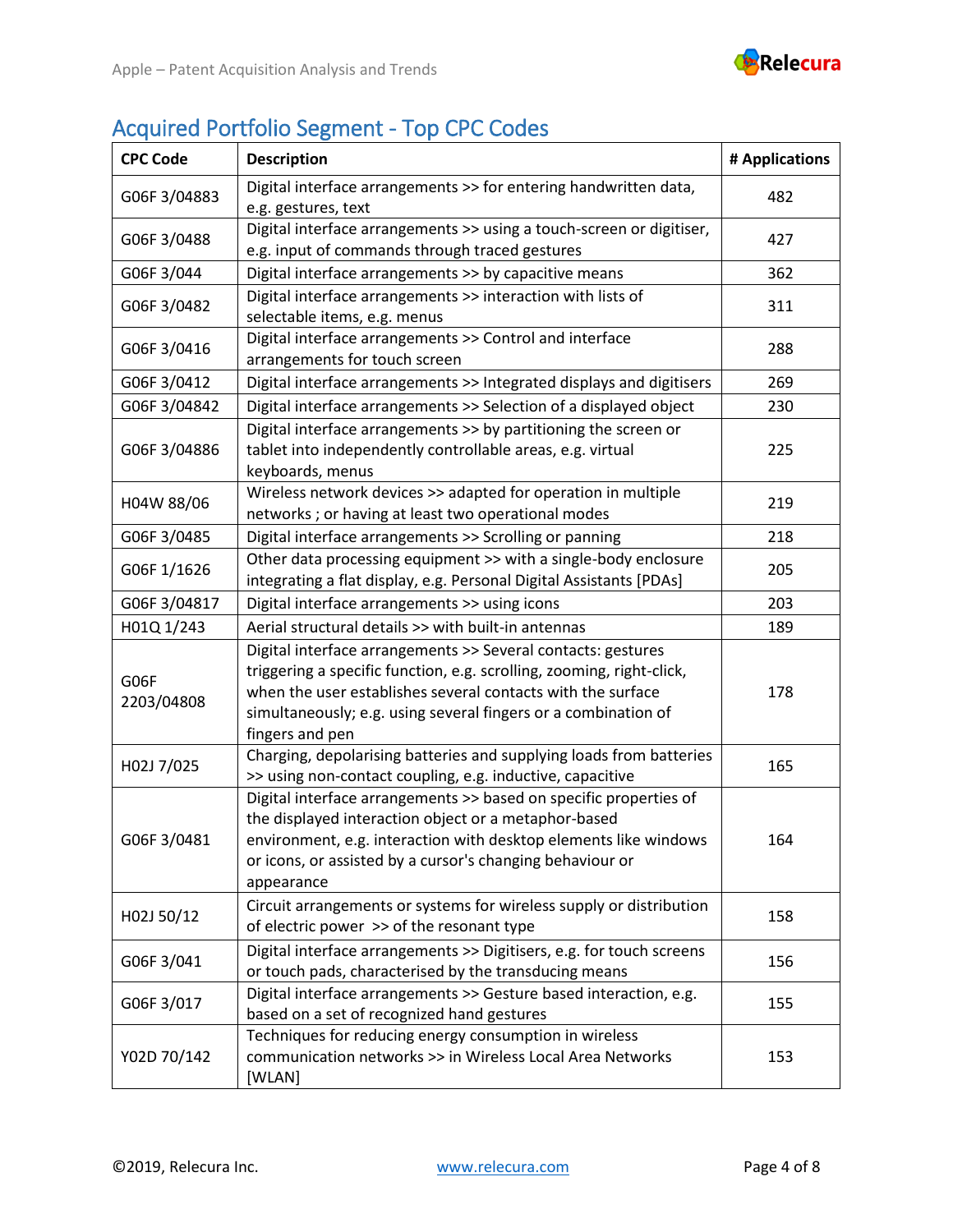

### Select Key Patents in the Acquired Portfolio Segment

| <b>Publication</b><br><b>Number</b> | <b>Title</b>                                                                             | <b>Transferred from</b>                | <b>Star</b><br>Rating | #<br><b>Forward</b><br><b>Citations</b> |
|-------------------------------------|------------------------------------------------------------------------------------------|----------------------------------------|-----------------------|-----------------------------------------|
| US9178123B2                         | Light emitting device reflective bank<br>structure                                       | LUXVUE<br><b>TECHNOLOGY</b>            | 5                     | 94                                      |
| US9286795B2                         | System for transmitting, processing,<br>receiving, and displaying traffic<br>information | <b>VORONA DIMITRI</b>                  | 4.5                   | 77                                      |
| US8151163B2                         | Automatic defect management in<br>memory devices                                         | Anobit Technologies                    | 4.5                   | 197                                     |
| US9609190B2                         | Devices, methods, and systems for<br>expanded-field-of-view image and video<br>capture   | <b>INVISAGE</b><br><b>TECHNOLOGIES</b> | 4.5                   | 70                                      |
| US8156403B2                         | Combined distortion estimation and<br>error correction coding for memory<br>devices      | Anobit Technologies                    | 4.5                   | 277                                     |
| US8390821B2                         | Three-dimensional sensing using speckle<br>patterns                                      | PrimeSense                             | 4.5                   | 149                                     |
| US8594425B2                         | Analysis of three-dimensional scenes                                                     | PrimeSense                             | 4.5                   | 161                                     |
| US8050086B2                         | Distortion estimation and cancellation in<br>memory devices                              | <b>Anobit Technologies</b>             | 4.5                   | 241                                     |
| US8151166B2                         | Reduction of back pattern dependency<br>effects in memory devices                        | <b>Anobit Technologies</b>             | 4.5                   | 185                                     |
| US8060806B2                         | Estimation of non-linear distortion in<br>memory devices                                 | Anobit Technologies                    | 4.5                   | 155                                     |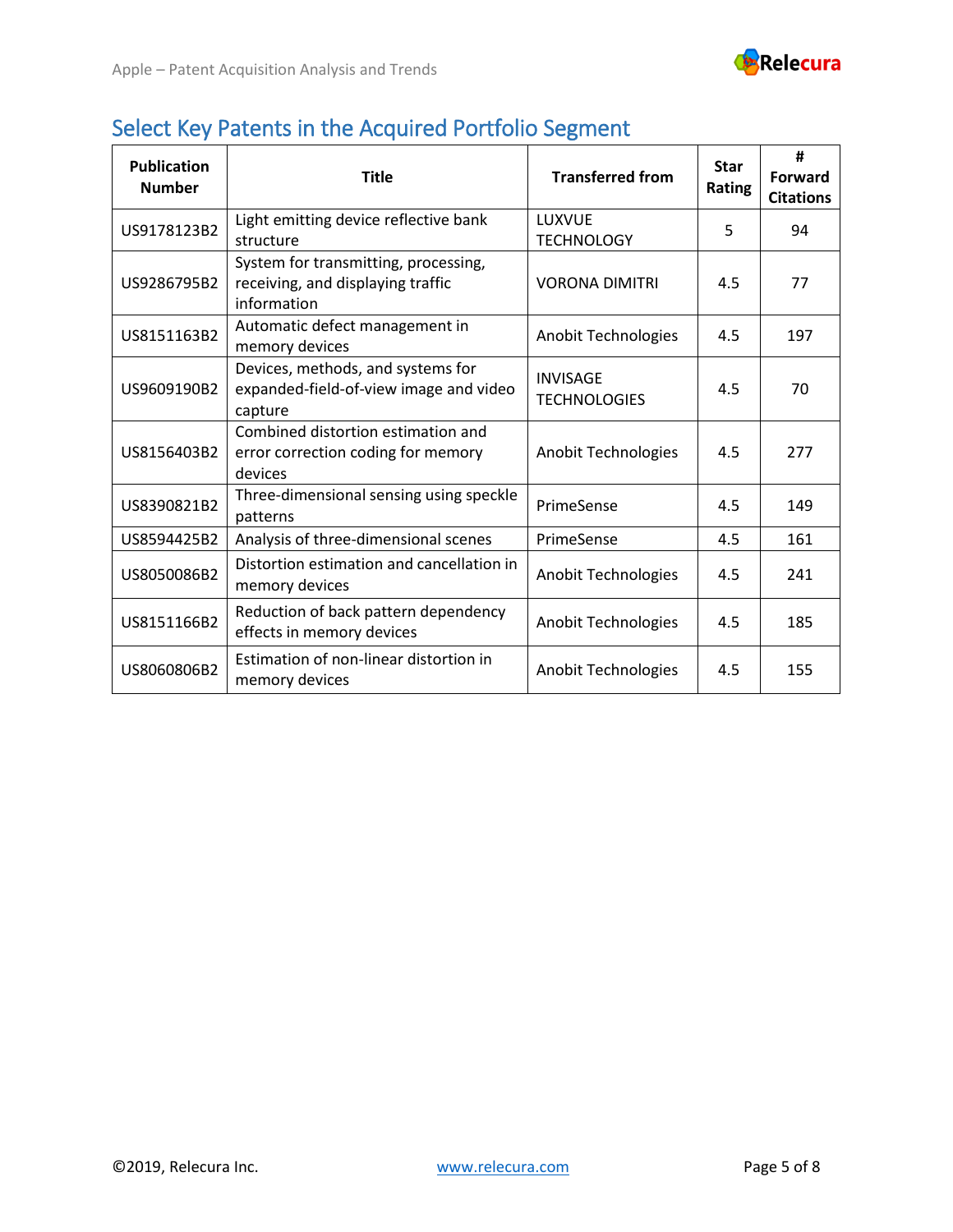

### High Quality Acquired Patents – Top Sub-technologies Covered

(\*High Quality ~ Relecura Star Rating 3 or more on a scale of 5)

| Sub-technologies                                                         |    | <b>Relecura Star Rating</b> |                |                |  |
|--------------------------------------------------------------------------|----|-----------------------------|----------------|----------------|--|
|                                                                          |    | 3.5                         | 4              | 4.5            |  |
| Digital interface arrangements                                           | 81 | 42                          | 31             | 16             |  |
| Other data processing equipment                                          | 25 | 13                          | $\overline{7}$ | $\mathcal{P}$  |  |
| Telephone substation equipment                                           | 29 | 10                          | 8              | $\overline{2}$ |  |
| Radio transmission                                                       | 42 | 15                          | 13             | 5              |  |
| Wireless network devices                                                 | 19 | $\mathcal{P}$               | 5              | $\overline{2}$ |  |
| Function specific digital computer                                       | 54 | 27                          | 14             | 5              |  |
| Wireless resource management                                             | 28 | 9                           | 4              | $\overline{2}$ |  |
| Providing wireless communication services to user via network            | 34 | 10                          | 14             | $\overline{7}$ |  |
| Reading or recognising printed or written characters                     | 65 | 17                          | 15             | 16             |  |
| Details of Transmission systems                                          | 19 | 9                           | 6              | $\mathbf{1}$   |  |
| Hardware or software aspects of TV signals                               | 52 | 3                           | 6              | 5              |  |
| Program control unit                                                     | 24 | 3                           | $\overline{7}$ | 3              |  |
| Data switching networks                                                  | 35 | 17                          | 10             | $\mathbf{1}$   |  |
| Error correction or detection in digital information                     | 23 | 16                          | 10             | $\overline{4}$ |  |
| Arrangements, apparatus, circuits or systems for digital<br>transmission | 29 | 14                          | 12             | 5              |  |
| Various uses of digital transmission path                                | 28 | $\overline{7}$              | 11             | 5              |  |
| Communication protocols supporting network applications                  | 23 | 14                          | 12             | $\overline{4}$ |  |
| Data security and security of computers and components                   | 24 | 5                           | $\mathcal{P}$  | $\mathbf{1}$   |  |
| Power saving in wireless networks and devices                            | 11 | $\overline{\mathcal{L}}$    | 1              | $\mathbf{1}$   |  |
| Modulated carrier systems                                                | 29 | 14                          | 9              | 5              |  |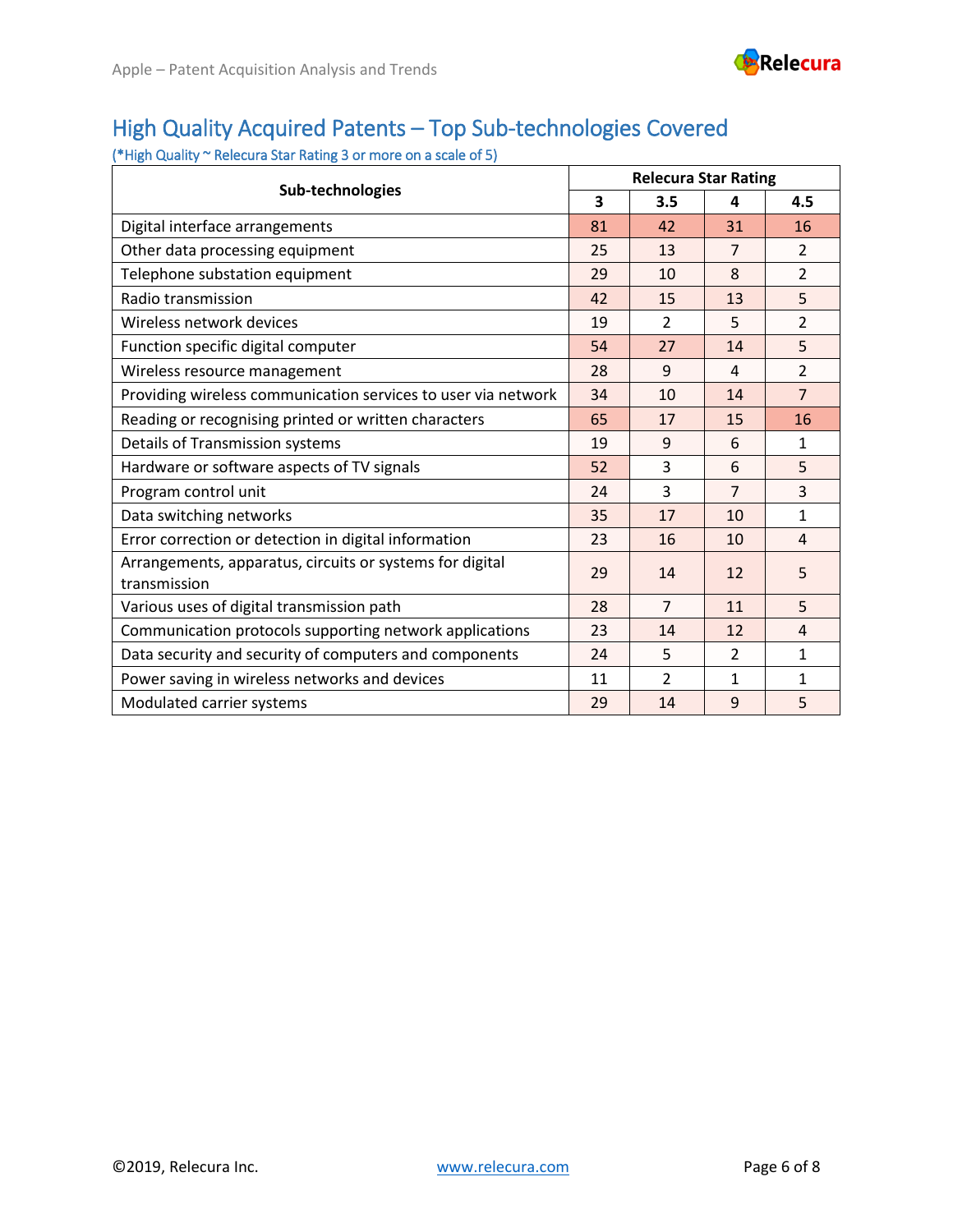

### Organic Vs Acquired Portfolio Segments – Technology Distribution

#### (# Applications given for color-coded categories)

| <b>Technology Categories</b> |                              |                          | Organic | Acquired                                                                                                                                                                                                    | % Share |
|------------------------------|------------------------------|--------------------------|---------|-------------------------------------------------------------------------------------------------------------------------------------------------------------------------------------------------------------|---------|
|                              |                              | Cameras                  | 351     | 74                                                                                                                                                                                                          | 17.41   |
|                              |                              | <b>Disk</b>              | 536     | 93                                                                                                                                                                                                          | 14.79   |
|                              |                              | Display control          | 534     | 137                                                                                                                                                                                                         | 20.42   |
|                              | Digital interfaces           | Fingerprint              | 184     | 50                                                                                                                                                                                                          | 21.37   |
|                              |                              | <b>GUI</b>               | 6281    | 1136                                                                                                                                                                                                        | 15.32   |
|                              |                              | Info retrieval           | 1235    | 211                                                                                                                                                                                                         | 14.59   |
|                              |                              | Navigation               | 238     | 30                                                                                                                                                                                                          | 11.19   |
|                              |                              | Position tracking        | 5225    | 1135                                                                                                                                                                                                        | 17.85   |
|                              |                              | Power supply regulation  | 495     | 94                                                                                                                                                                                                          | 15.96   |
|                              |                              | Buying, selling          | 360     | 166                                                                                                                                                                                                         | 31.56   |
|                              |                              | CAD                      | 131     | 26                                                                                                                                                                                                          | 16.56   |
|                              | Fn specific computers        | File transfer            | 718     | 175                                                                                                                                                                                                         | 19.60   |
|                              |                              | Fingerprint reader       | 321     | 122                                                                                                                                                                                                         | 27.54   |
|                              |                              | Info retrieval           | 1901    | 447                                                                                                                                                                                                         | 19.04   |
| Data processing              |                              | Natural language         | 1025    | 171                                                                                                                                                                                                         | 14.30   |
|                              |                              | Navigation               | 106     | 14                                                                                                                                                                                                          | 11.67   |
|                              |                              | <b>Billing</b>           | 1544    | 419                                                                                                                                                                                                         | 21.34   |
|                              | Others                       | Error detection          | 805     | 176                                                                                                                                                                                                         | 17.94   |
|                              |                              | Info transfer            | 1132    | 273                                                                                                                                                                                                         | 19.43   |
|                              |                              | Security                 | 1826    | 443                                                                                                                                                                                                         | 19.52   |
|                              |                              | Addressing, allocation   | 612     | 156                                                                                                                                                                                                         | 20.31   |
|                              |                              | Digital rights mgmt      | 256     | 50                                                                                                                                                                                                          | 16.34   |
|                              |                              | Info retrieval           | 722     | 163                                                                                                                                                                                                         | 18.42   |
|                              |                              | Interconnection handling | 325     | 63                                                                                                                                                                                                          | 16.24   |
|                              | Program control              | Network digital I/O      | 343     | 98                                                                                                                                                                                                          | 22.22   |
|                              |                              | Power supply means       | 278     | 71                                                                                                                                                                                                          | 20.34   |
|                              |                              | Processor arch, config   | 184     | 21                                                                                                                                                                                                          | 10.24   |
|                              |                              | Session mgmt             | 566     | 74                                                                                                                                                                                                          | 11.56   |
|                              |                              | User I/O                 | 1185    | 264                                                                                                                                                                                                         | 18.22   |
|                              | <b>Aerials</b>               |                          | 1021    | 322                                                                                                                                                                                                         | 23.98   |
|                              | <b>Batteries</b>             |                          | 375     |                                                                                                                                                                                                             | 17.04   |
|                              | Connectors, collectors       |                          | 1303    |                                                                                                                                                                                                             | 13.54   |
| <b>Electrical elements</b>   | Power supply                 |                          | 1367    |                                                                                                                                                                                                             | 23.42   |
|                              | Semiconductor devices        |                          | 3503    | 77<br>204<br>418<br>1038<br>75<br>276<br>93<br>222<br>162<br>286<br>47<br>669<br>846<br>448<br>260<br>135<br>59<br>179<br>912<br>196<br>160<br>390<br>795<br>240<br>487<br>706<br>454<br>1100<br>958<br>934 | 22.86   |
|                              | Switches                     |                          | 544     |                                                                                                                                                                                                             | 12.12   |
|                              | Navigation, maps             |                          | 1307    |                                                                                                                                                                                                             | 17.44   |
|                              | <b>Optical devices</b>       |                          | 449     |                                                                                                                                                                                                             | 17.16   |
|                              | Speakers, microphones        |                          | 1305    |                                                                                                                                                                                                             | 14.54   |
|                              | Speech synthesis             |                          | 880     |                                                                                                                                                                                                             | 15.55   |
|                              | 2D images                    |                          | 1185    |                                                                                                                                                                                                             | 19.44   |
|                              | Animation                    |                          | 352     |                                                                                                                                                                                                             | 11.78   |
|                              | Character recognition        |                          | 1492    |                                                                                                                                                                                                             | 30.96   |
|                              | Digital interfaces           |                          | 4280    |                                                                                                                                                                                                             | 16.50   |
| Others                       | Flat panel display circuits  |                          | 2510    |                                                                                                                                                                                                             | 15.15   |
|                              | Fn specific computers        |                          | 1055    |                                                                                                                                                                                                             | 19.77   |
|                              | Image processing             |                          | 452     |                                                                                                                                                                                                             | 23.00   |
|                              | Image transformation         |                          | 270     |                                                                                                                                                                                                             | 17.93   |
|                              | Image transmission           |                          | 454     |                                                                                                                                                                                                             | 28.28   |
|                              | TV signals HW/SW             |                          | 3360    |                                                                                                                                                                                                             | 21.35   |
|                              | Video coding, decoding       |                          | 880     |                                                                                                                                                                                                             | 18.22   |
|                              | Aerial structures            |                          | 419     |                                                                                                                                                                                                             | 27.63   |
|                              | Cryptography                 |                          | 1429    |                                                                                                                                                                                                             | 21.44   |
|                              | Digital interfaces           |                          | 3470    |                                                                                                                                                                                                             | 18.64   |
|                              | <b>Fn specific computers</b> |                          | 905     |                                                                                                                                                                                                             | 20.96   |
| Wireless communication       | Network hand-off             |                          | 911     |                                                                                                                                                                                                             | 34.84   |
| Pictorial communication      | Packet-switched regulation   |                          | 1861    |                                                                                                                                                                                                             | 27.50   |
|                              | Power saving                 |                          | 1265    |                                                                                                                                                                                                             | 26.41   |
|                              | <b>Services</b>              |                          | 3792    |                                                                                                                                                                                                             | 22.49   |
|                              | Substation equipment         |                          | 3551    |                                                                                                                                                                                                             | 21.25   |
|                              | <b>Transmission systems</b>  |                          | 1806    |                                                                                                                                                                                                             | 34.09   |